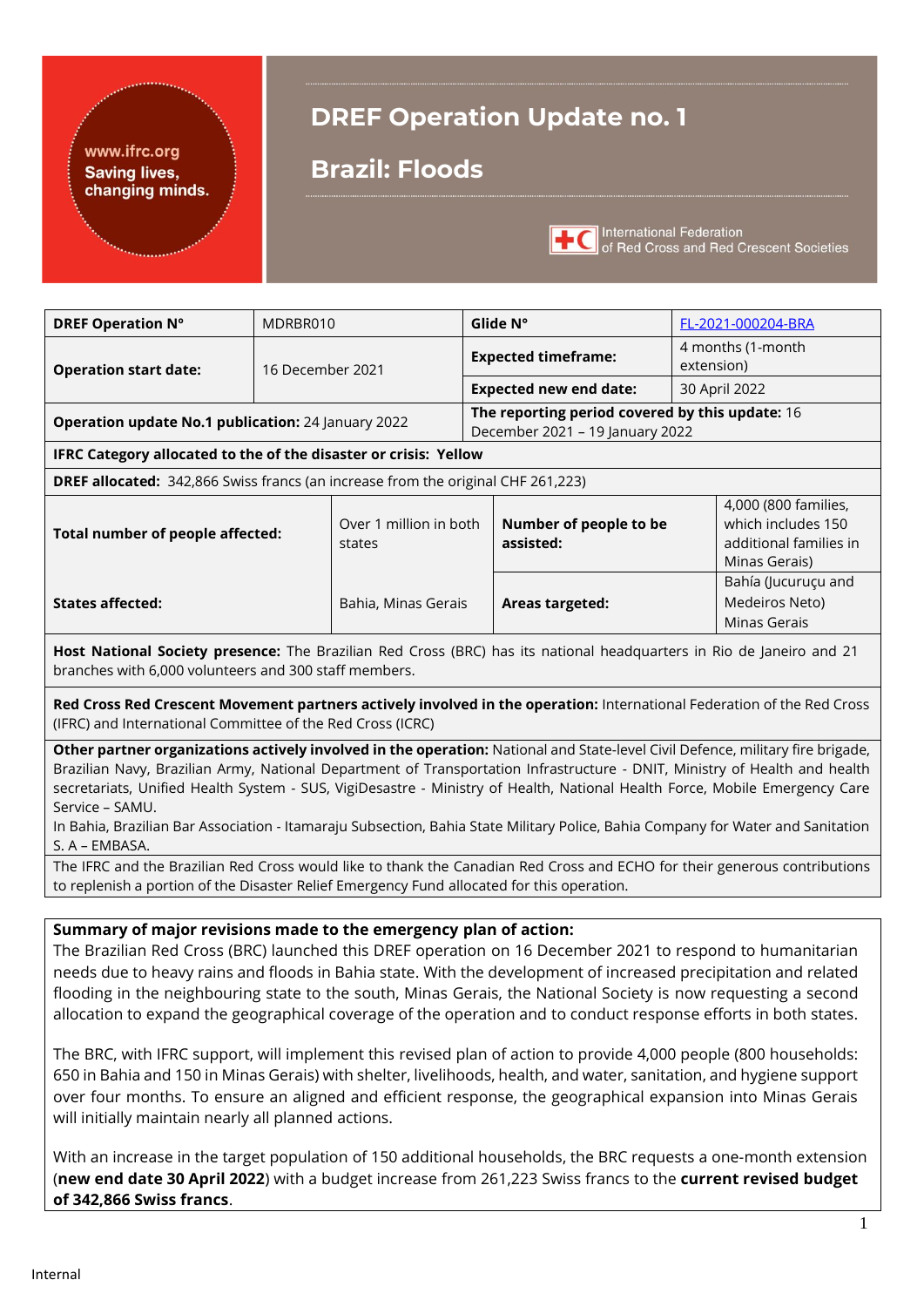## **A. SITUATION ANALYSIS**

#### **Description of the Disaster**

The rainy season in Brazil started a month ahead of schedule in early November 2021. Heavy precipitation, including the 7 December 2021 passage of a subtropical cyclone in Bahia, has led to floods and landslides in south-eastern Brazil. The Brazilian Red Cross (BRC) launched this DREF operation to respond to humanitarian needs in the Bahia state. However, with the continuation of have rains in the neighbouring state to the south, Minas Gerais, the National Society will expand its operations to Minas Gerais.

The heavy rains and related flooding continue to impact the health and wellbeing of the people in the extreme south and south regions of Bahia and Minas Gerais states.

As of 18 January 2022, 377 of the 853 municipalities in Minas Gerais are in a state of emergency. More than 24 deaths were registered as of 11 January 2022. This includes 10 deaths due to a rockslide on 8 January in Furnas Lake in Capitolio. The Minas Gerais governor recently estimated that 60 to 70,000 people are displaced due to the disaster.



*The Brazilian Red Cross is responding in rural areas of Bahia state. Jucuruçu, January 2022. Source: BRC.*

Bahia currently has 155 of its 417 municipalities in a state of emergency. As of 16 January, at least 27 people have died due to flooding and rockslides in Bahia. According to the Superintendence for Protection and Civil Defence of the State of Bahia (Sudec) report, 523 people were injured, 30,306 people were left homeless, and 62,156 were displaced. The population affected by the floods in Bahia is registered at 965,643 people. The main affected areas in the extreme south are in the municipalities of Medeiros Neto, Jucurucu, and Itamarajú, which are locations where the Brazilian Red Cross (BRC) is responding.

On 13 December, the Federal Government launched a recovery action plan to respond to the needs of the floodaffected people. The over 200M Brazilian Real (BRL) plan has destined 140M BRL (23.2M CHF) and 48M BRL (7.96M CHF) to Minas Gerais. The State governments of Bahia and Minas Gerais also announced the launch of recovery programmes for the affected population, including humanitarian assistance, reestablishment of essential services, and damaged infrastructure.

Humanitarian actors, including the BRC, conducted damage assessments and needs analysis over the weekend of 10 December 2021 in Bahia and 17 January 2022 in Minas Gerais. In each state, the federal, state, and municipal institutions are working together on assistance and early recovery actions. Emergency Operations Centres (EOC) are established in Bahia and Minas Gerais. The BRC actively participates in the EOC in Itamarajú in Bahia. This DREF allocation will cover BRC response actions and will complement the overall Federal government action plan.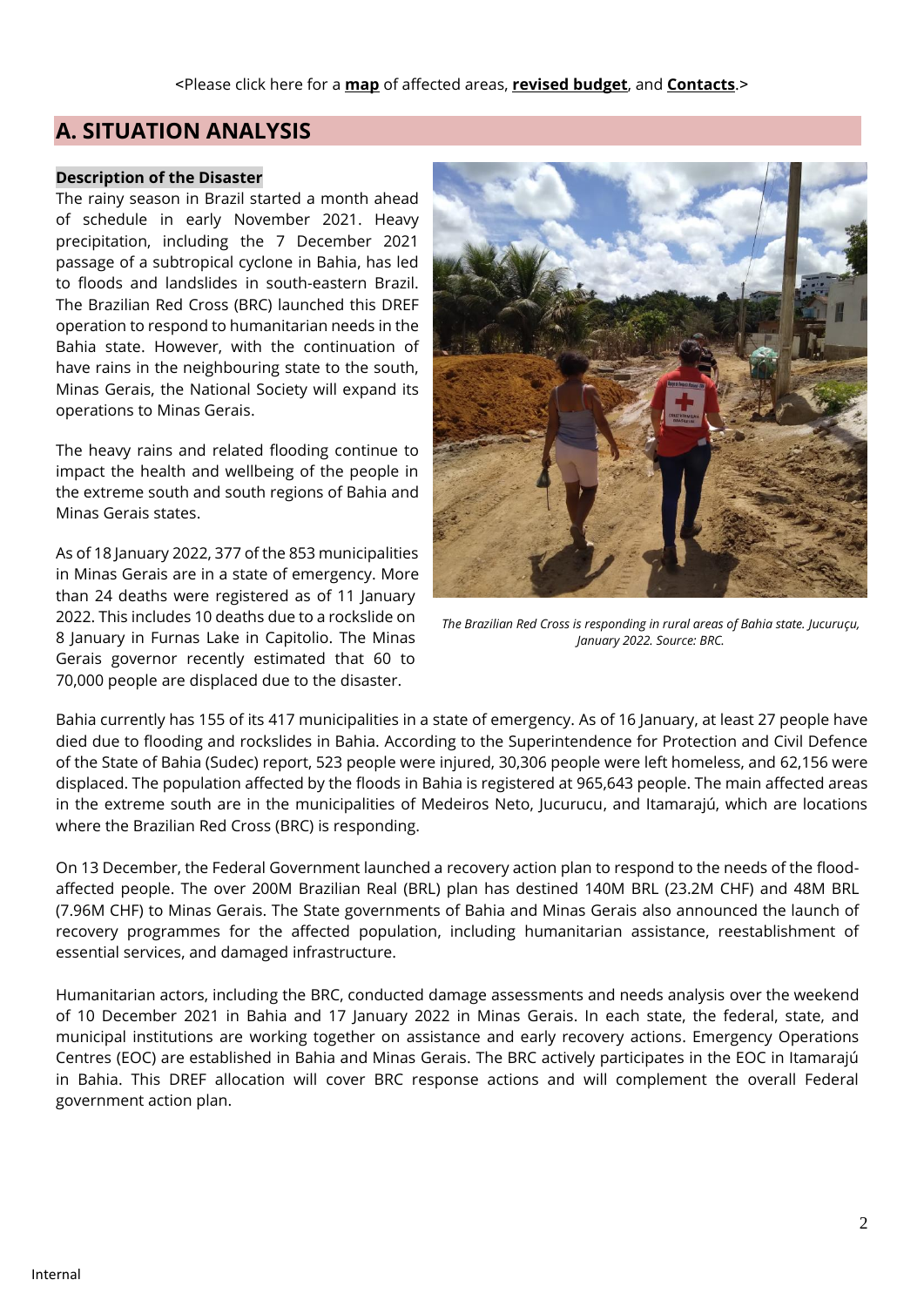#### <span id="page-2-0"></span>**Summary of Current Response**

#### **Overview of the Host National Society's response actions.**

The Brazilian Red Cross has 21 branches throughout the country, including three in Minas Gerais; there are no branches in Bahia.

Soon after the start of the floods, the national headquarters mobilized a field team to carry out assessments and operational coordination in the state of Bahia. In collaboration with the Federal Government's Ministry of Citizenship, the BRC conducted a needs assessment and provided support within the Incident Command System that was installed in the subsection of the Brazilian Bar Association in the city of Itamaraju, Bahia.

The BRC in Minas Gerais has three branches, located in Belo Horizonte, Governador Valadares and Mariana. Since mid-January, branch-level staff and volunteers have been participating in emergency needs assessments in coordination with State institutions.

#### The BRC team has conducted

assessments in Bahia and is currently rolling these out in Minas Gerais. Based on these and coordination in the field, BRC provided first aid and pre-hospital care to 216 people, and psychosocial support (248 families and additional 92 humanitarian actors reached with PSP), including training to community members, in affected rural communities in Bahia.

The original plan of action for this DREF operation has enabled the Brazilian Red Cross to assist 650 households in the extreme south by providing bedding (mattresses and blankets) for families who have lost their homes, as well as a cash distribution for minimum food needs. With this operation update, this number will be increased to 800 families to include 150 additional families in Minas Gerais.

The National Society's domestic donation channels were activated in December 2021.<sup>1</sup> The Brazilian Red Cross has mobilized 150 tonnes of donations for the people affected by heavy rains and floods. As of 20 January, a total of 67 tonnes of donations have arrived in Bahia in flights donated by the Brazilian Air Force and LATAM, and land transport donated by Mercedes Benz. To date, humanitarian partners, including the BRC have distributed goods in Itamaraju, Madereiros Neto, Verada, Jucurucu, Prado, Eunapolis, Ilheus, Nueva Alegria, Labuna, Itapitanga, Dario Meira, Itororo, Itapitinga and Pocoes. Distributions of donated items are ongoing in Bahia and are in the process of being dispatched from the national headquarters to Minas Gerais. Additionally, the BRC is procuring



**Floods in Bahia and Minas Gerais States** 

Brazil | Floods Data as of 2022-01-22

**+CIFRC** 

 $1$  Donations to BRC's campaign for this emergency are being received in Caixa Econômica Federal – 104. Agencia: 2123. Cuenta: 5613. Operación: 003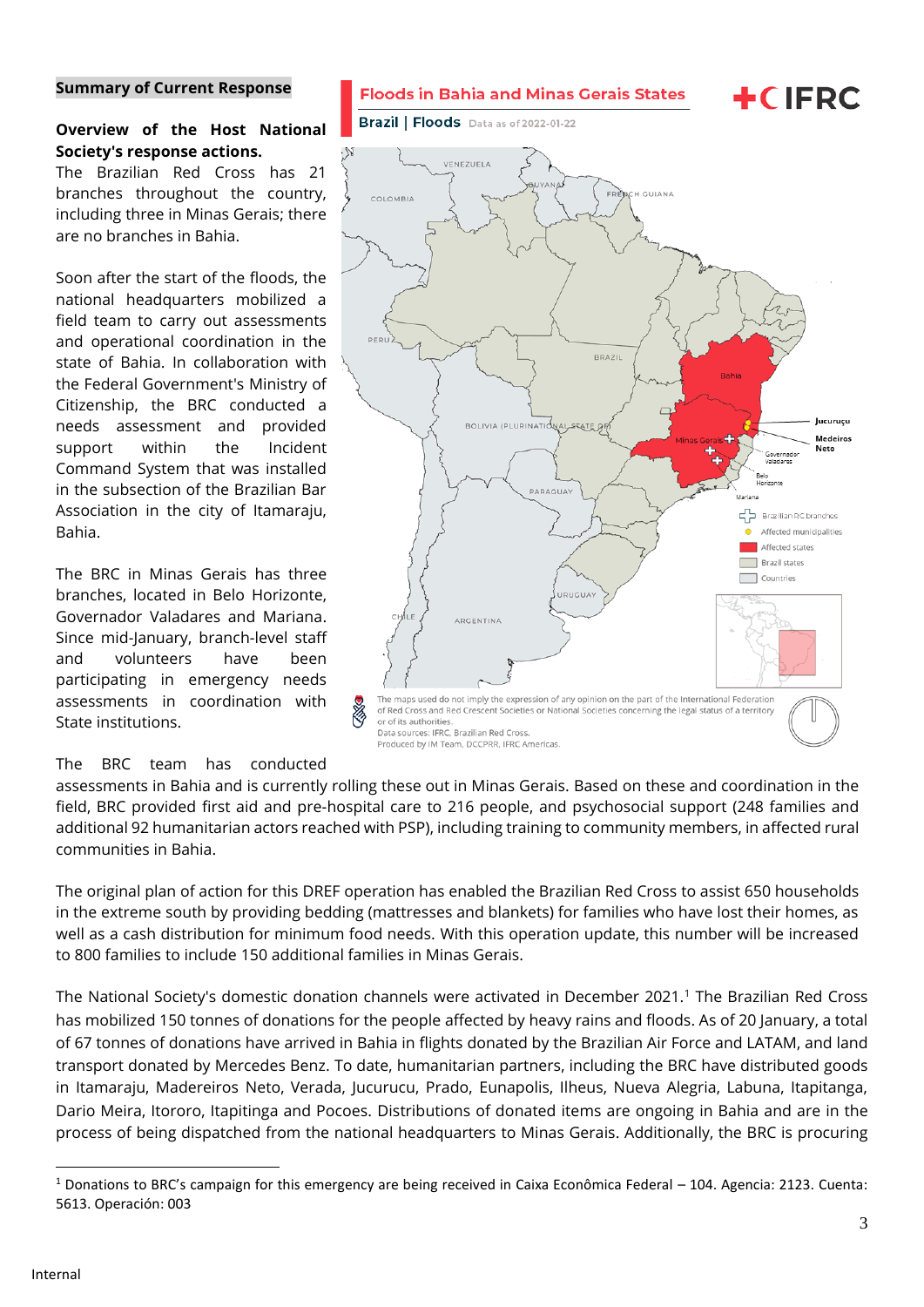humanitarian goods with domestic-level monetary donations to provide additional support to flood-affected communities in both states.

The first shipments sent contained hygiene and cleaning items and personal protection equipment; nutritional supplements (amendoim paste) were also provided to contribute to the food security of the affected population.

The BRC concurrently started State and municipal coordination with partners to implement complementary actions and the distribution of donated humanitarian assistance. The BRC mobilizes the donations based directly with Federal, Bahia state, and Minas Gerais state institutions and municipal governments and the respective Civil Defence in each location.

### **Overview of the Red Cross and Red Crescent Movement's actions in the country.**

The IFRC is providing support to the BRC for this operation through its country cluster delegation (CCD) in the Southern Cone and Brazil and with the assistance of the South



*The BRC´s domestic campaign for this emergency achieved 150 tonnes of donated goods, distributed in coordination with other humanitarian actors. Source: BRC.*

America Disaster Management Coordinator and the Regional Office for the Americas. IFRC in the Americas is accompanying the BRC in disaster management, logistics, finance, planning and reporting, and communications.

This support has also included rapid response in-country support. The IFRC, with support from the Canadian Red Cross for emergency deployments, mobilized the first rotation field coordinator who was deployed from the Argentine Red Cross. This first rotation field coordinator was in the country for three weeks, enabling an operational working structure, a feasibility study with a market analysis for cash and voucher assistance, and the start of a monitoring system.

The second rotation field coordinator, mobilized from the Paraguayan Red Cross, arrived in Bahia in mid-January to support the BRC's roll-out of the response actions and strengthen the coordination between the IFRC and BRC. A logistics specialist, mobilized from the Panamanian Red Cross, was also deployed in mid-January, initially working in the national headquarters in Río to accompany the procurement process of the household items planned in this DREF operation.

The Americas regional communication team has worked with the BRC communication team to strengthen its external products (press coverage of the National Society's actions, as well as key messages).

The International Committee of the Red Cross (ICRC) is in contact with the BRC and has offered aid to import humanitarian goods if required.

To support the BRC's DREF operation, the Canadian Red Cross and ECHO have contributed to the replenishment of a portion of the Disaster Relief Emergency Fund.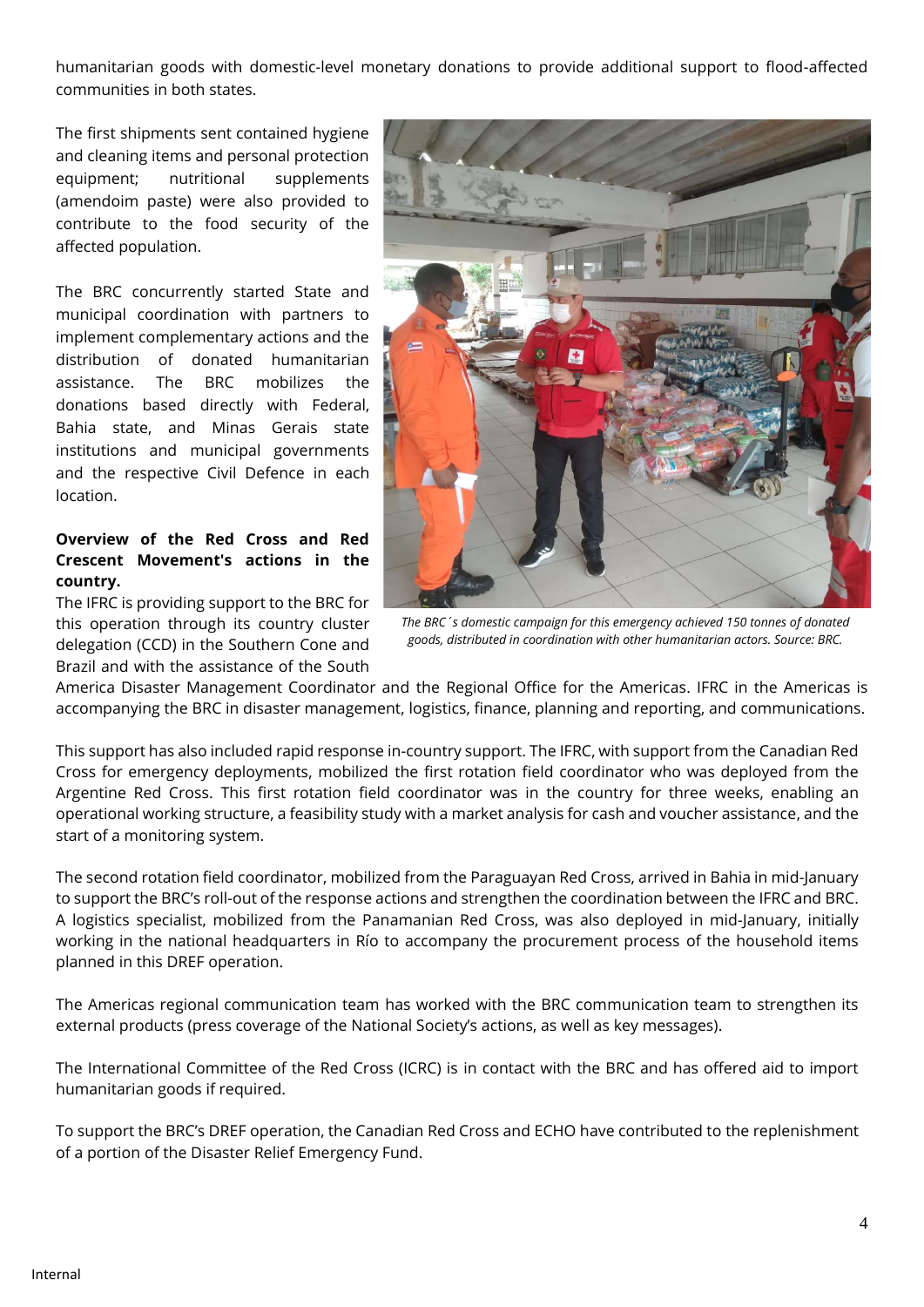#### **Overview of actions by non-MCRMLR stakeholders.**

Federal and State-level institutions, including Civil Defence, the Ministry of Health, specialized organisms, and firefighters from several states, contribute to the assistance and early recovery actions.

On 13 December, the Federal Government launched a recovery action plan to respond to the needs of the floodaffected people. The over 200M Brazilian Real-plan has destined 140M BRL (23.2M CHF) and 48M BRL (7.96M CHF) to Minas Gerais. The State governments of Bahia and Minas Gerais also announced the launch of recovery programmes for the affected population, including humanitarian assistance, reestablishment of essential services, and damaged infrastructure.

#### **Needs analysis and scenario planning**

#### *Needs Analysis*

The BRC has identified humanitarian needs in Bahia in late December and through the Minas Gerais branches started rapid assessments in mid-January 2022. Based on this, the BRC has identified the following needs in Bahia and Minas Gerais:

**Shelter:** Strong winds, heavy rains, and rising rivers partially and wholly damaged homes in both states. As mentioned, the government has announced reconstruction funds. The homeless and displaced populations are in collective shelters and with friends and relatives. Bedding materials remain necessary.

Some families in less affected areas or areas where the water has receded have been returning to clean and repair their homes.

**Livelihoods and Basic Needs:** Many people who have lost their homes are from middle to low-income groups, already in situations of vulnerability due to the socio-economic impacts of the COVID-19 pandemic. They do not have the financial resources to replace their lost items and lack access to food. The affected population continues to require support to obtain food and essential items.

With support from the first rotation field coordinator, the BRC has a feasibility study to launch a cash and voucher assistance program with a multi-purpose cash transfer in Bahia.

**Health:** Heavy rains, floods, and landslides caused injuries due to falling objects and hazards during the evacuation of their homes. While first aid has been addressed, communities require training to support future responses.

Floods increase the risk of vector-borne diseases. There is an increase in mosquitoes due to stagnant water and high temperatures.

The Ministry of Health is providing health coverage and access to regular health services. State health institutions are providing support to the affected population who requires continual care for non-communicable diseases.

Within the context of the COVID-19 pandemic, people lack the necessary personal protective equipment (PPE) and knowledge of other measures to prevent COVID-19. The Brazilian Red Cross has received requests from State actors to obtain COVID-19 rapid tests, which are scarce in the country. In addition to COVID-19, influenza is also a concern.

Mental health services were scarce before the flooding. The BRC was the first humanitarian actor to provide mental health and psychosocial support (MHPSS) to the affected population. The Brazilian Red Cross identified adults and children who require MHPSS due to the high level of stress linked to the impact of the heavy rains and the loss of lives, homes, and belongings.

Furthermore, the first responders also require MHPSS care. The BRC has received requests to provide MHPSS for those engaged in the response efforts.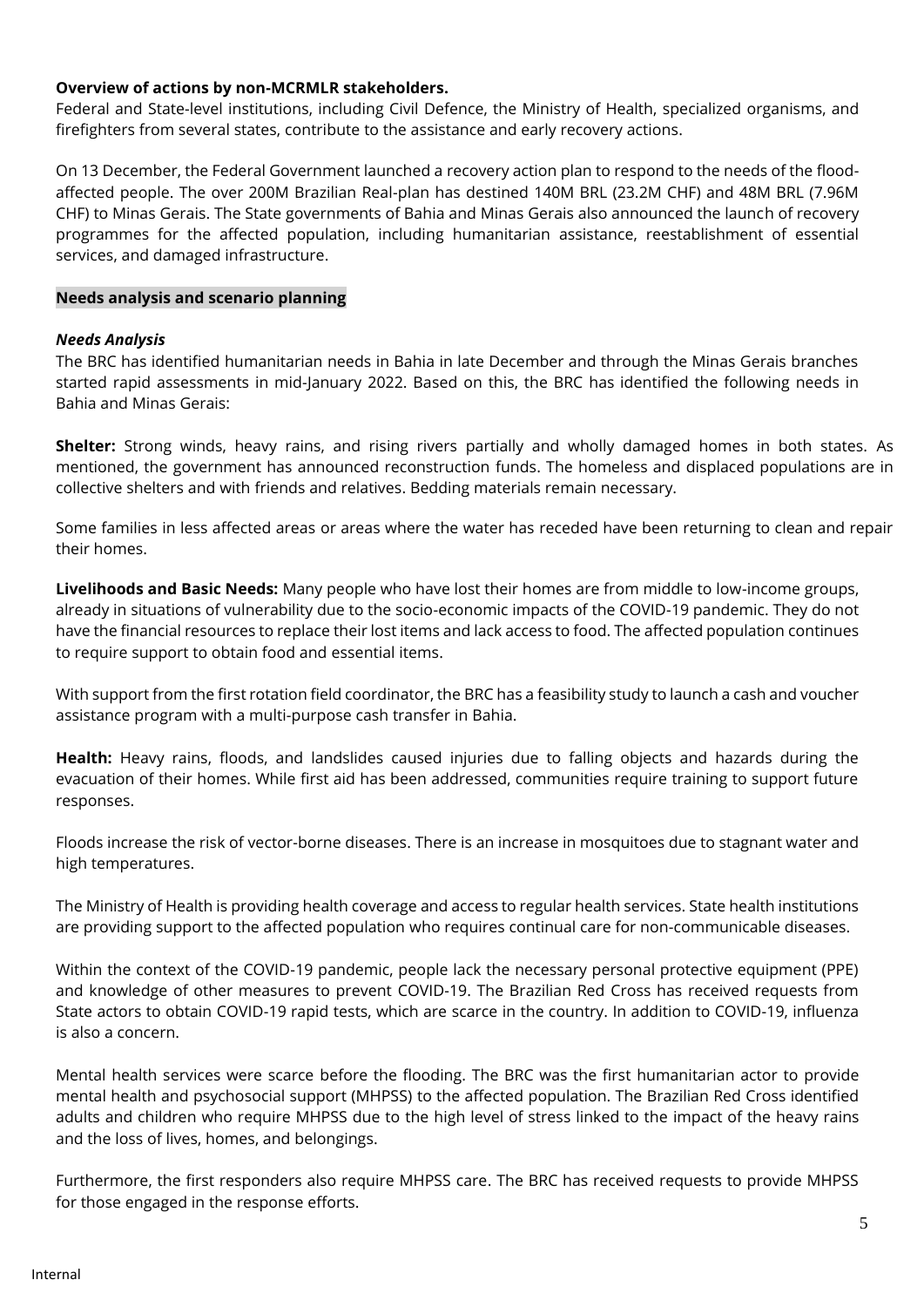**Water, sanitation, and hygiene:** While State institutions are repairing water and sanitation systems, providing safe and clean water and hygiene in households remains necessary. Household water filters hygiene promotion and the provision of water in collective centres continue as identified needs.

#### **Operation risk assessment**

The floods affected a significant part of the population, damaging homes and causing property loss. The risk of rainfall in the area remains. The soil is already highly saturated. The rains continue and the floods are extending to new areas.

Given the level of affectation on roads and bridges, complications could arise to reach all of the targeted affected areas. As state institutions addressed the extensive damage to infrastructure, this operational risk decreased during the first part of this DREF operation. The scenario also expanded to the newly affected areas, and the risks are now more present in Minas Gerais, particularly its infrastructure,

#### **COVID-19 Pandemic**

This DREF operation and its operational strategy consider the risks related to the current COVID-19 pandemic and is aligned with the IFRC global emergency appeal that supports National Societies to deliver assistance and support to communities affected or at risk of being affected by the COVID-19 pandemic. Brazil has had 23,074,791 confirmed COVID-19 cases and 621,166 deaths. As of 19 January 2022, a total of 322,600,000 vaccine doses have been administered.<sup>2</sup>

National Society's responses to COVID-19 are supported through the [IFRC global appeal,](http://adore.ifrc.org/Download.aspx?FileId=308535) which facilitates and supports them in maintaining critical service provision while adapting to COVID-19. This DREF operation is aligned with and will contribute to the current global strategy and regional Emergency Plan of Action for COVID-19 developed by the IFRC Americas Regional Office, in coordination with global and regional partners. This means that the NS will ensure, even as it responds to the current dengue outbreak, COVID-19 prevention measures are adhered to, in line with the regional plan of action and its national COVID-19 country plan.

IFRC continues to assess how emergency operations in response to disasters and crises should adapt to this crisis and provide necessary guidance to its membership. The NS will keep monitoring the situation closely and revise the plan accordingly if needed, taking into consideration the evolving COVID19 situation and the operational risks that might develop, including operational challenges related to access to the affected population, availability of items, procurement issues, and movement of NS volunteers and staff. Please consult the COVID-19 operation page on the [IFRC Go platform](https://go.ifrc.org/emergencies/3972#details) for more information.

The Red Cross response team will incorporate prevention and protection actions against the risk of new floods and measures to prevent COVID-19, including support for the vaccination of the mobilized personnel, PPE and eventually rapid tests. This operation includes protective and visibility equipment for BRC volunteers and staff.

## **B. OPERATIONAL STRATEGY**

### **Overall Operational objective**

With this revised plan of action, this DREF operation will support the Brazilian Red Cross to reach a total of 4,000 people (800 households: 650 in Medeiros Neto and Jucuruçu in Bahia and 150 in Minas Gerais) with shelter, livelihoods, health, and water, sanitation, and hygiene support for four months.

<sup>2</sup> [World Health Organization. Brazil COVID-19. 17 December 2021.](https://covid19.who.int/region/amro/country/br)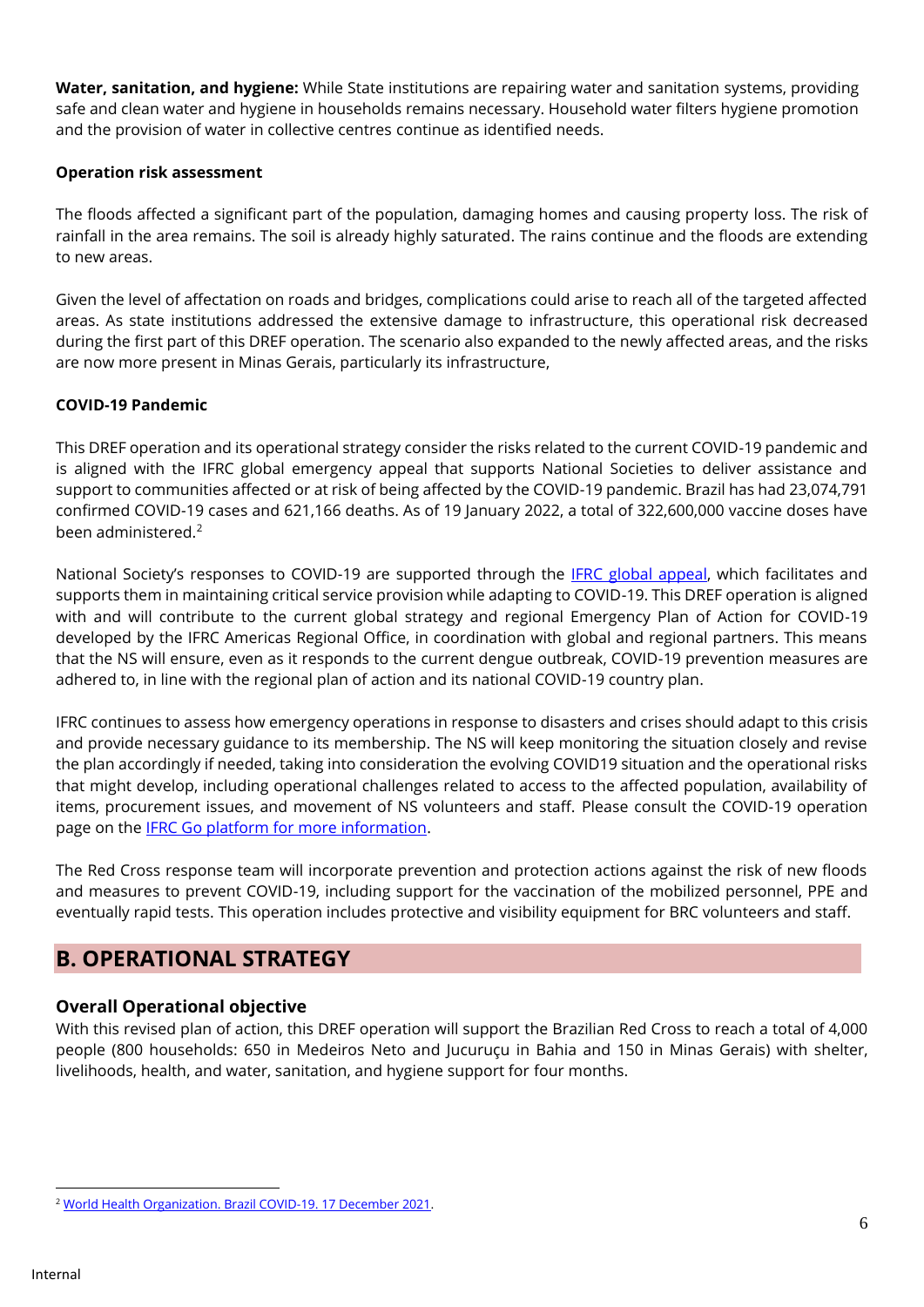#### **Proposed strategy**

The Brazilian Red Cross's rapid assessments in Bahia and currently in Minas Gerais identified people's loss of essential items (including food), as well as the mental health impact and the high risk of contracting diseases. The Brazilian Red Cross will provide support in the areas of:

- **Cash and Voucher Assistance**: Vouchers will be distributed to 800 affected families to help cover food, hygiene, cleaning, and other differentiated needs in Bahia and Minas Gerais. The Brazilian Red Cross has experience in cash and voucher assistance, as well as a framework agreement with a financial service provider.
- **Shelter**: Blankets will be provided to the 800 families that have been affected by the floods and whose homes have been flooded or destroyed. Likewise, 300 mattresses will be provided to complement the support in lodging in the areas in which collective centres have been established (formally and informally) in the affected municipalities. The delivery will complement actions carried out by the state for the subsequent return to their homes.
- **Health**: First aid and pre-hospital care will be provided for 300 people. Mental health and psychosocial support will be provided to 800 evacuated families in collective centres, communities, and the affected areas, as well as the first responders, including BRC volunteers and staff engaged in the response. Health promotion will be done in a cross-cutting manner throughout the operation. Attention to vulnerable groups will also be prioritized, aligned with protection, gender, and inclusion (PGI) protocols and approaches.

Within the context of the COVID-19 pandemic, the BRC will implement protection and prevention measures against COVID-19 using its COVID-19 operational resources and complement these in this operation with the mobilization of the BRC Vaccine Bus.

Water, Sanitation and Hygiene Promotion: The provision of safe and clean water is a priority, as well as supporting the distribution of hygiene and cleaning products through the CVA program. The BRC will procure 800 household water filters and teach about their use so affected households have access to safe and clean water.

The Brazilian Red Cross is using municipal selection criteria that identify affectation level, low socioeconomic indicators and aims to reach those not directly reached by government assistance.

The following selection criteria will be used to identify the households to be reached:

- Households affected in critical areas: structural damage or homes rendered uninhabitable, level of access to basic services, negative impact on family members' lives and health.
- Households with children under the age of five, older adults, pregnant women, people with disabilities, and/or people with chronic diseases.
- Households whose main source of livelihoods have been affected.
- Those who have not received similar assistance from another institution.

The differential needs of all groups will consider age, sex, gender, disabilities, health conditions, ethnicity, among others.

## **C. OPERATIONAL PLAN**

| oo                                                                                                                                                                                         | <b>Shelter</b><br>People targeted: 4,000<br>Male: 2,000<br>Female: 2,000<br>Requirements (CHF): 53,783 |               |               |
|--------------------------------------------------------------------------------------------------------------------------------------------------------------------------------------------|--------------------------------------------------------------------------------------------------------|---------------|---------------|
| Shelter Outcome 1: Communities in disaster and crisis affected areas restore and strengthen their<br>safety, well-being and longer-term recovery through shelter and settlement solutions. |                                                                                                        |               |               |
| Indicators:                                                                                                                                                                                |                                                                                                        | <b>Target</b> | <b>Actual</b> |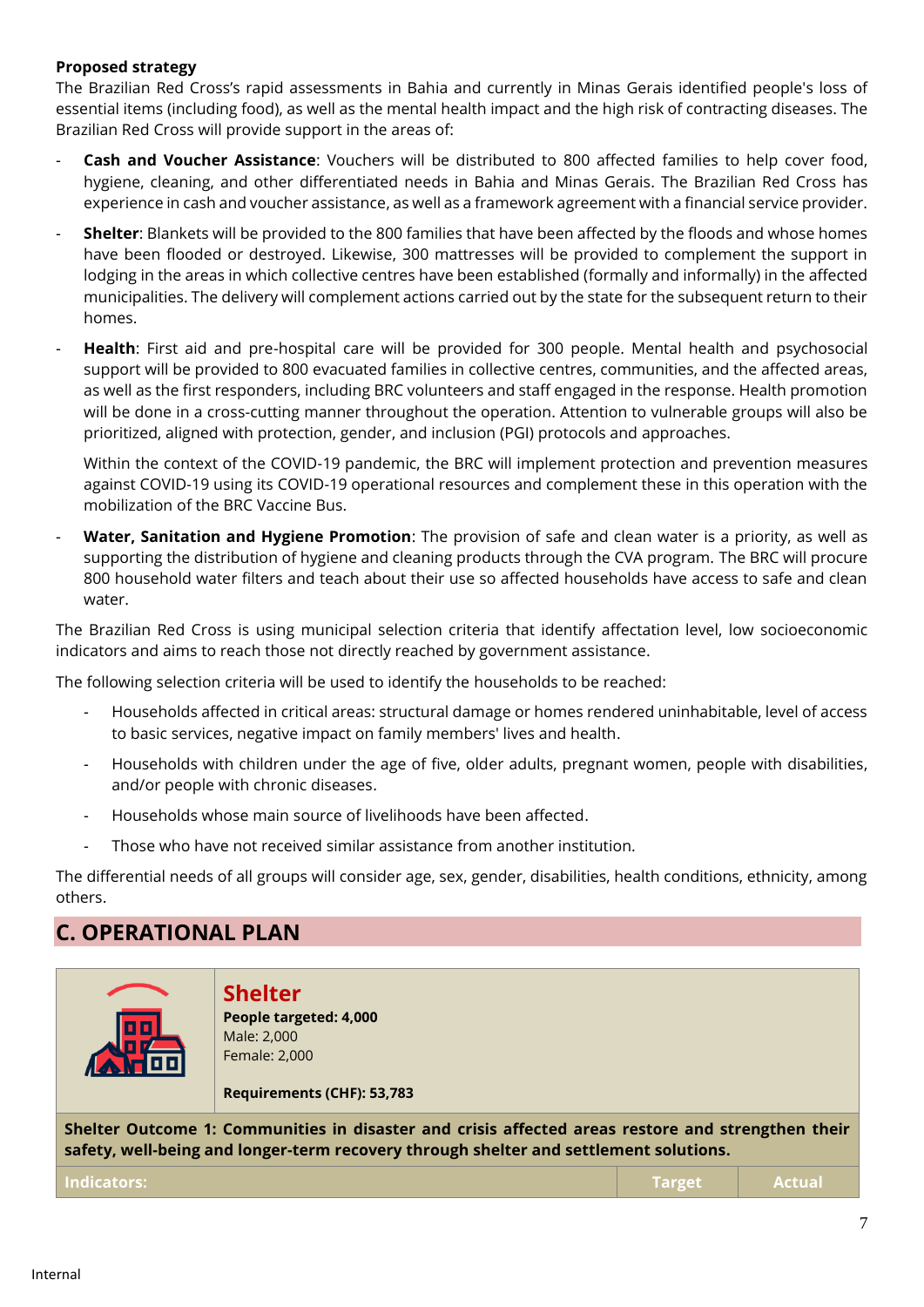| # people provided with emergency shelter and settlement assistance | 4.000 |  |
|--------------------------------------------------------------------|-------|--|
|--------------------------------------------------------------------|-------|--|

#### **Shelter Output 1.1: Shelter and settlements and basic household items assistance is provided to the affected families.**

| <b>Indicators:</b>                                                  | <b>Target</b> | <b>Actual</b> |
|---------------------------------------------------------------------|---------------|---------------|
| # households provided with emergency shelter assistance (blankets). | 800           |               |
| # of mattresses are procured, shipped, and distributed.             | 300           |               |
| <b>Progress towards outcomes</b>                                    |               |               |

#### **# people provided with emergency shelter and settlement assistance.**

Although deliveries of goods have not been made in this sector, the National Society is working in the temporary shelters set up by the municipalities of Medeiros Neto, Nova Alegria, Jucuruçu, Ilheus, providing first aid, psychosocial support and delivering household donations collected: hygiene kits, protection kits and food kits. The BRC estimates that it has reached approximately 700 families as of mid-January 2022.

#### **# households provided with emergency shelter assistance (blankets).**

The National Society, with support from the rapid response logistics specialist, is currently in the process of purchasing the blankets. The BRC has identified local blanket factories in Bahia where the delivery time will be shorter. It is estimated to have the blankets in the field by 4 February 2022. The procurement process will be extended for Minas Gerais.

#### **# of mattresses are procured, shipped, and distributed.**

The BRC is currently in the process of purchasing the mattresses. Through the identified mattress factories in Bahia, the mattresses are expected to be on the ground by 4 February 2022.



## **Livelihoods and basic needs**

**People targeted: 4,000 (800 households)** Male: 2,000 Female: 2,000 **Requirements (CHF): 128,865**

**Livelihoods and basic needs Outcome 1: Communities, especially in disaster and crisis affected areas, restore and strengthen their livelihoods.**

| Indicators:                                       | <b>Target</b> | <b>Actual</b>            |
|---------------------------------------------------|---------------|--------------------------|
| # of families reached with livelihood assistance. | 800           | $\overline{\phantom{0}}$ |

**Livelihoods and basic needs Output 1.5: Households are provided with unconditional/multipurpose cash grants to address their basic needs.**

| Indicators:                      | Target | <b>Actual</b>            |
|----------------------------------|--------|--------------------------|
| # of vouchers delivered.         | 800    | $\overline{\phantom{0}}$ |
| <b>Progress towards outcomes</b> |        |                          |

#### **# of families reached with livelihood assistance.**

Work will be carried out in the Medeiros Neto and Jucuruçu areas to provide assistance through a cash transfer program with a total of 800 BRL (132 CHF) per family. The strategy will be to distribute in two transfers of 400 BRL each.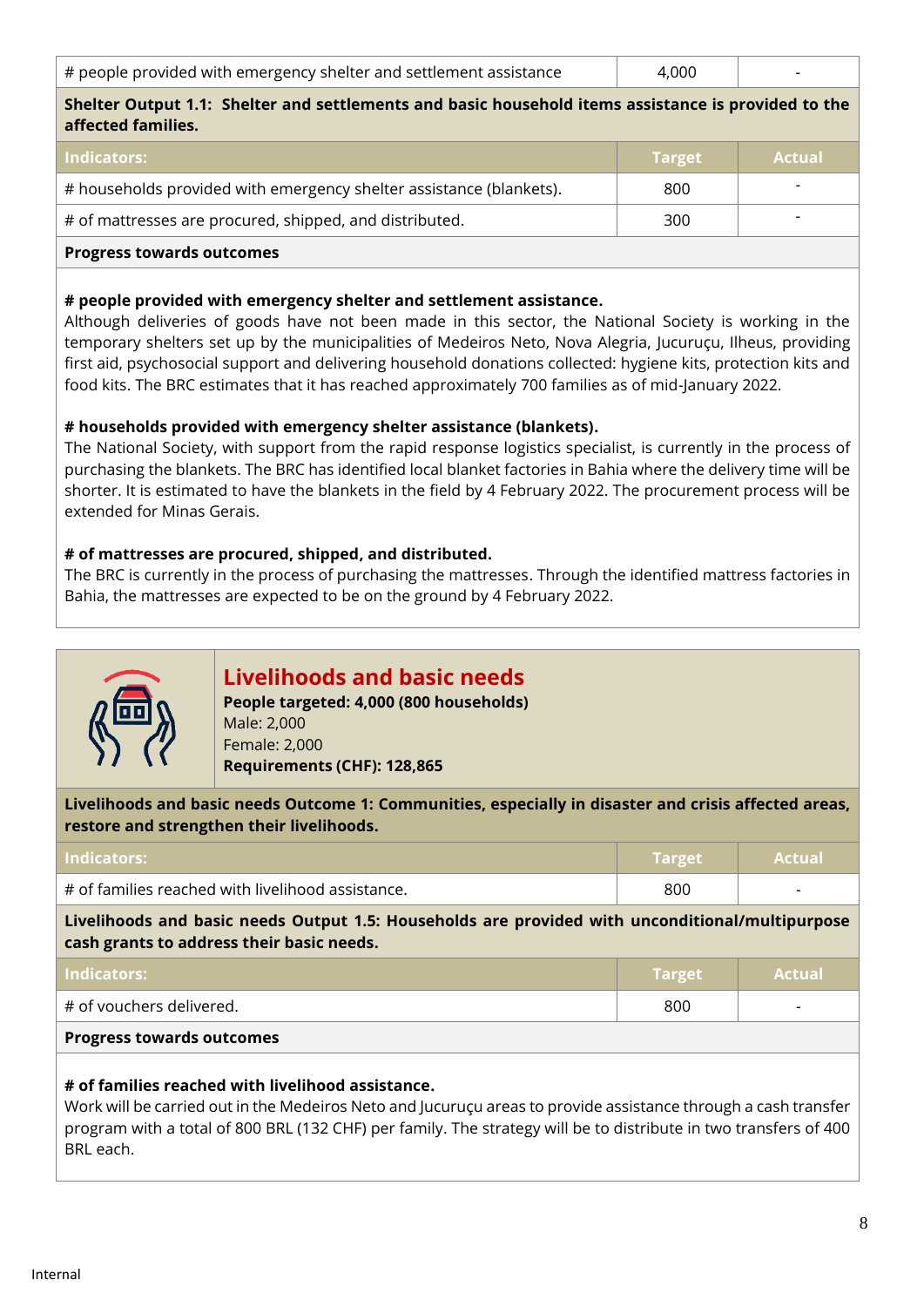A feasibility study was conducted to understand the viability of developing the Cash and Voucher Assistance in the Bahia communities. Based on the needs assessment process already conducted, mechanisms were defined and the criteria and risks inherent in the process were evaluated.

The BRC branches in Minas Gerais will conduct a feasibility study so the basic needs assistance will be conducted in this state, reaching 150 additional households with multisectoral pre-paid cards.

#### **# of cards delivered.**

The National Society began conducting surveys in two communities in Bahia. The surveys were conducted jointly with the prefecture of Medeiros Neto and Jucuruçu. The list will be validated by technicians from Headquarters keeping in mind the selection criteria proposed for the response.

So far, 650 people have been counted, and this data will be used to begin the process of delivering the cards. The delivery is planned to take place between 10 and 15 February and will be held in a community hall and will include training for people to use them correctly.

The same process, including financial service provider, will be used in Minas Gerais.



**Health People targeted: 4,000** Male: 2,000 Female: 2,000 **Requirements (CHF): 8,350**

#### **Health Outcome 1: The immediate risks to the health of affected populations are reduced.**

| <b>Indicators:</b>                           | <b>\Target\</b> | <b>Actual</b> |
|----------------------------------------------|-----------------|---------------|
| # of people reached through health services. | 4.000           |               |

**Health Output 2.1: Improved access to health care and emergency health care for the targeted population and communities.**

| <b>Indicators:</b>                                     | <b>Target</b> | <b>Actual</b> |
|--------------------------------------------------------|---------------|---------------|
| # of people reached with first aid.                    | 300           | 216           |
| # of families reached with community health promotion. | 800           | 60            |
| <b>Progress towards outcomes</b>                       |               |               |

#### **# of people reached through health services.**

Community first aid workshops have been held for people from the communities of Medeiros Neto and Jucuruçu. The workshops provide theoretical and practical information on basic first aid techniques to be used in an emergency, covering topics such as: caring for injuries, burns, wounds, CPR and abdominal thrusts (Heimlich manoeuvre).

| Zone          | Men | Women | <b>Total</b> |
|---------------|-----|-------|--------------|
| Medeiros Neto | 31  | 42    |              |
| Jucuruçu      |     | 23    | 24           |
| <b>Total</b>  | 32  | 65    | -97          |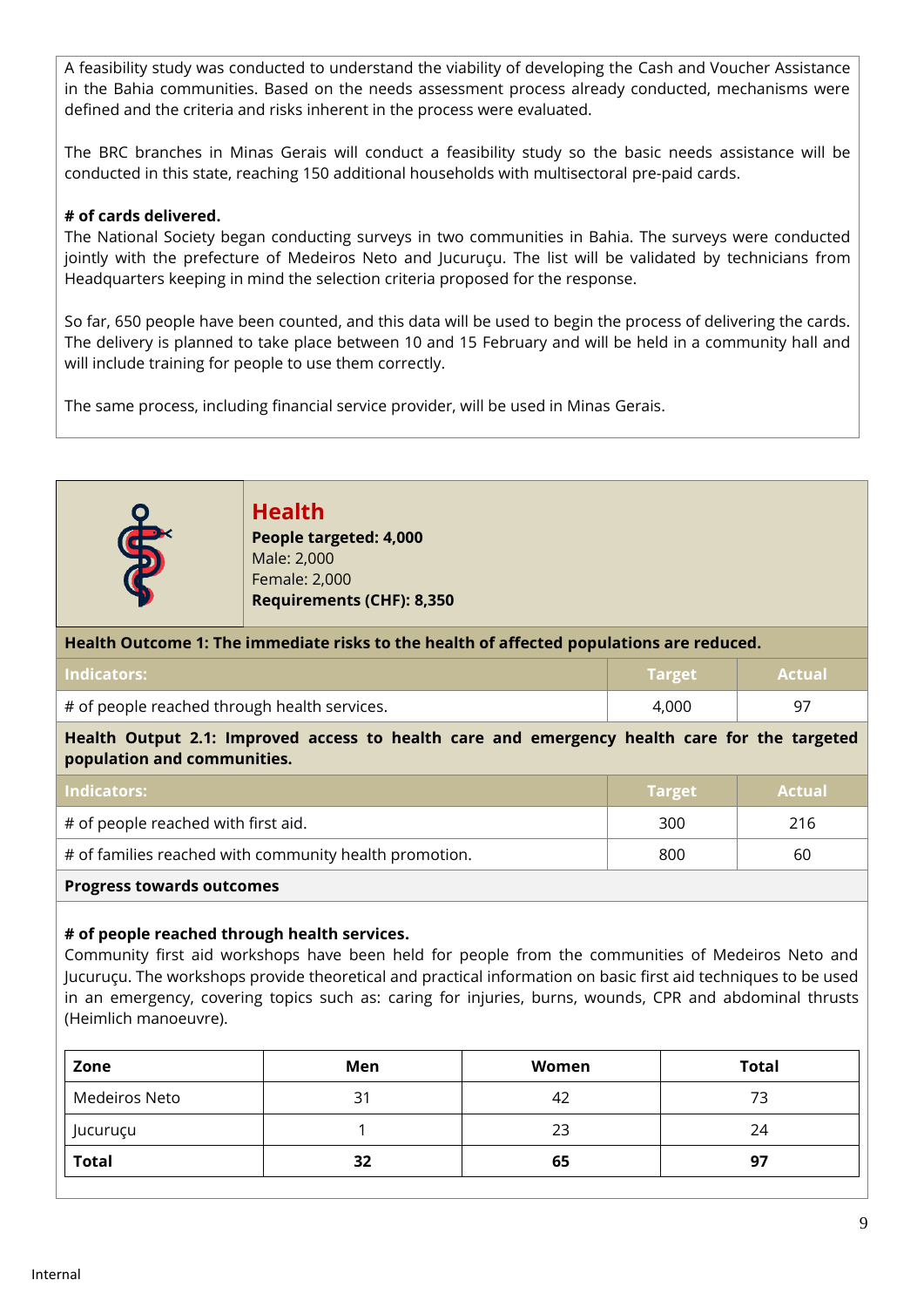#### **# of people reached with first aid.**

During the first days of the operation, first aid teams of three volunteers each were set up with first aid kits for the most urgent care. More than 200 people were attended to and the most common care provided were: cuts, wounds to feet and hands, dislocations, pressure and temperature controls.

| Zone          | Men | Women | Total |
|---------------|-----|-------|-------|
| Medeiros Neto | 45  | 62    | 107   |
| Jucuruçu      | 49  | 60    | 109   |
| <b>Total</b>  | 94  | 122   | 216   |

#### **# of families reached with community health promotion.**

The National Society held talks on health promotion, hygiene, and care for the prevention of COVID-19, and discussions on the elimination of mosquito breeding sites to prevent dengue fever, yellow fever, etc. The talks were held in community halls of the prefecture and were attended by all ages and groups. Some 300 people (60 families) have been reached as of 19 January, and COVID-19 prevention kits (5 masks, alcohol gel, 70% alcohol) were distributed.

#### **Health Output 6.1: Psychosocial support provided to the target population as well as to BRC volunteers and staff.**

| <b>Indicators:</b>                                       | <b>Target</b> | <b>Actual</b> |
|----------------------------------------------------------|---------------|---------------|
| # of families reached with psychosocial support.         | 800           | 248           |
| # of first responders reached with psychosocial support. | 80            | 92            |
| <b>Progress towards outcomes</b>                         |               |               |

#### **# of families reached with psychosocial support .**

Personnel specialized in mental health and psychosocial support have been deployed to the field. A total of 248 families (approximately impacting 1,240 people in households) have been reached. The sessions are conducted in groups and most of the attendees are women, older women, and children. The activities are linked to raising awareness of stress symptoms, mental health care, psychological first aid techniques. Sessions are also conducted through play activities for children (songs, plays, drawing).

#### **# of first responders reached with psychosocial support.**

Three workshops were held for response personnel from the prefecture, the health system, civil defence and firefighters. The workshops aimed to provide recommendations on how to apply psychological first aid techniques.

| Men | Women | <b>Total</b> |
|-----|-------|--------------|
| 31  | 47    | 78           |
|     | 13    | 14           |
| 32  | 60    | 92           |
|     |       |              |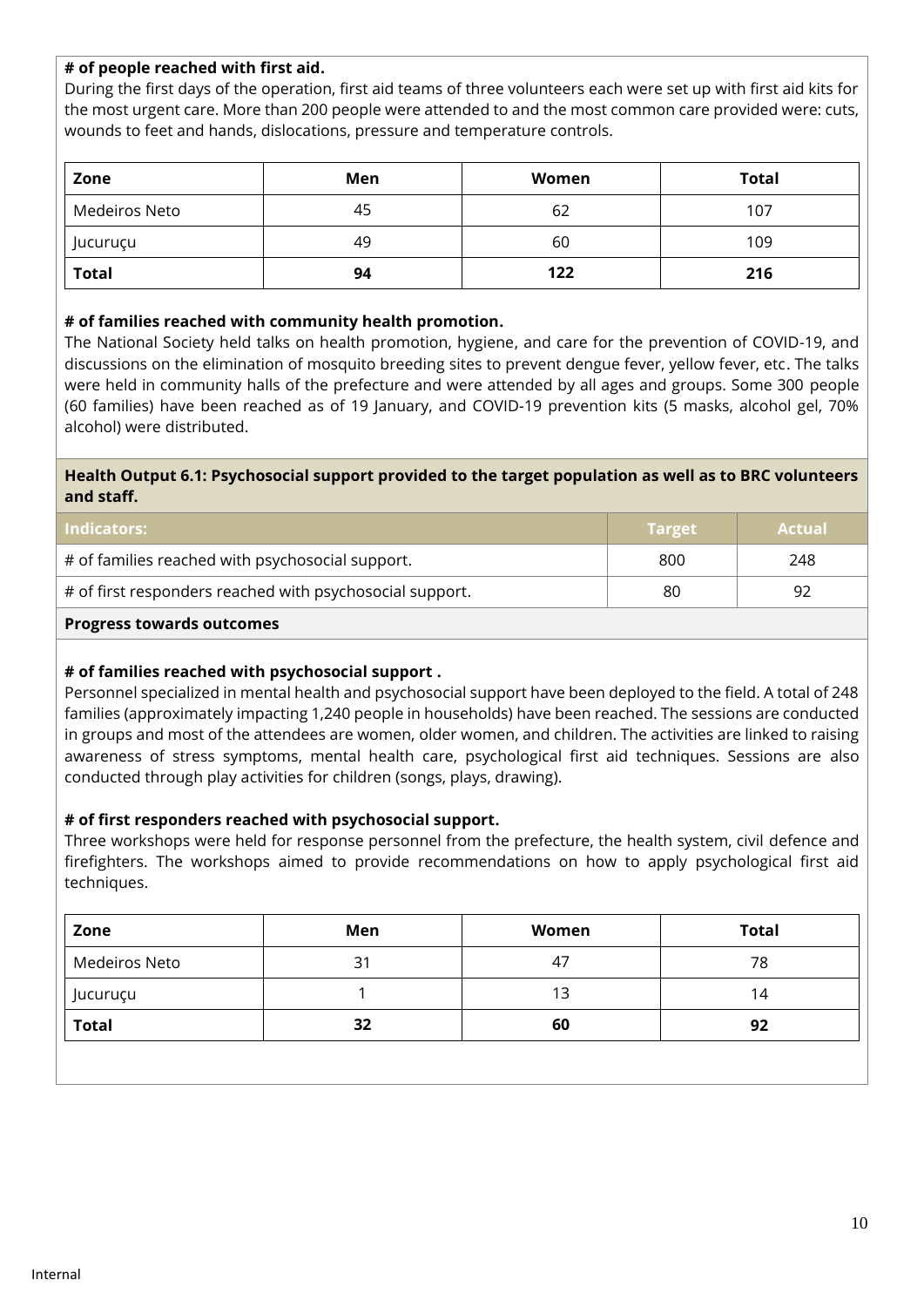

# **Water, sanitation and hygiene**

**People targeted: 4,000** Male: 2,000 Female: 2,000 **Requirements (CHF): 43,452**

**WASH Outcome1: Immediate reduction in risk of waterborne and water related diseases in targeted communities.**

| Indicators:                                        | ' Target   Actual |                          |
|----------------------------------------------------|-------------------|--------------------------|
| # of families assisted through Safe Water actions. | 800               | $\overline{\phantom{0}}$ |

**WASH Output 1.2: Daily access to safe water which meets Sphere and WHO standards in terms of quantity and quality is provided to target population.**

| Indicators:                                         | <b>\Target</b> \ | <b>Actual</b>            |
|-----------------------------------------------------|------------------|--------------------------|
| # of families reached with household water filters. | 800              | $\overline{\phantom{0}}$ |
| $\overline{\phantom{0}}$                            |                  |                          |

### **Progress towards outcomes**

#### **# of families assisted through Safe Water actions.**

Safe water actions refer to the distribution of water filters combined with educational talks on their use and safe water management. Both planned actions will be implemented concurrently with the targeted households.

#### **# of families reached with household water filters.**

The Regional Logistics Unit in Panama has provided support in the coordination with the Brazilian manufacturer of water filters. The company has been contacted, requesting that all purchases go through its authorized dealers (not direct). The local procurement process is currently underway. However, at the time of this report, the estimated time of arrival was not yet available. The BRC´s purchase of the water filters will enable more efficient distribution to the targeted households in Bahia and Minas Gerais. As mentioned, educational talks will be provided during distributions, as well as follow-up visits.

## **Strategies for Implementation**

#### **Requirements (CHF): 108,417**

**Output S1.1.6: National Societies have the necessary corporate infrastructure and systems in place.**

| Indicators:                                                                                     | <b>Target</b> | <b>Actual</b> |
|-------------------------------------------------------------------------------------------------|---------------|---------------|
| # of personnel hired.                                                                           | 2             | 2             |
| # of visibility vests purchased.                                                                | 100           | In process    |
| Lessons learned workshop carried out.                                                           |               | Planned       |
| Outcome S2.1: Effective and coordinated international disaster response is ensured.             |               |               |
| Output S2.1.1: Effective and respected surge capacity mechanism is maintained.                  |               |               |
| Indicators:                                                                                     | <b>Target</b> | <b>Actual</b> |
| # rapid response personnel mobilized                                                            | 3             | 3             |
| Output S2.1.3: NS compliance with Principles and Rules for Humanitarian Assistance is improved. |               |               |
| <b>Indicators:</b>                                                                              | <b>Target</b> | <b>Actual</b> |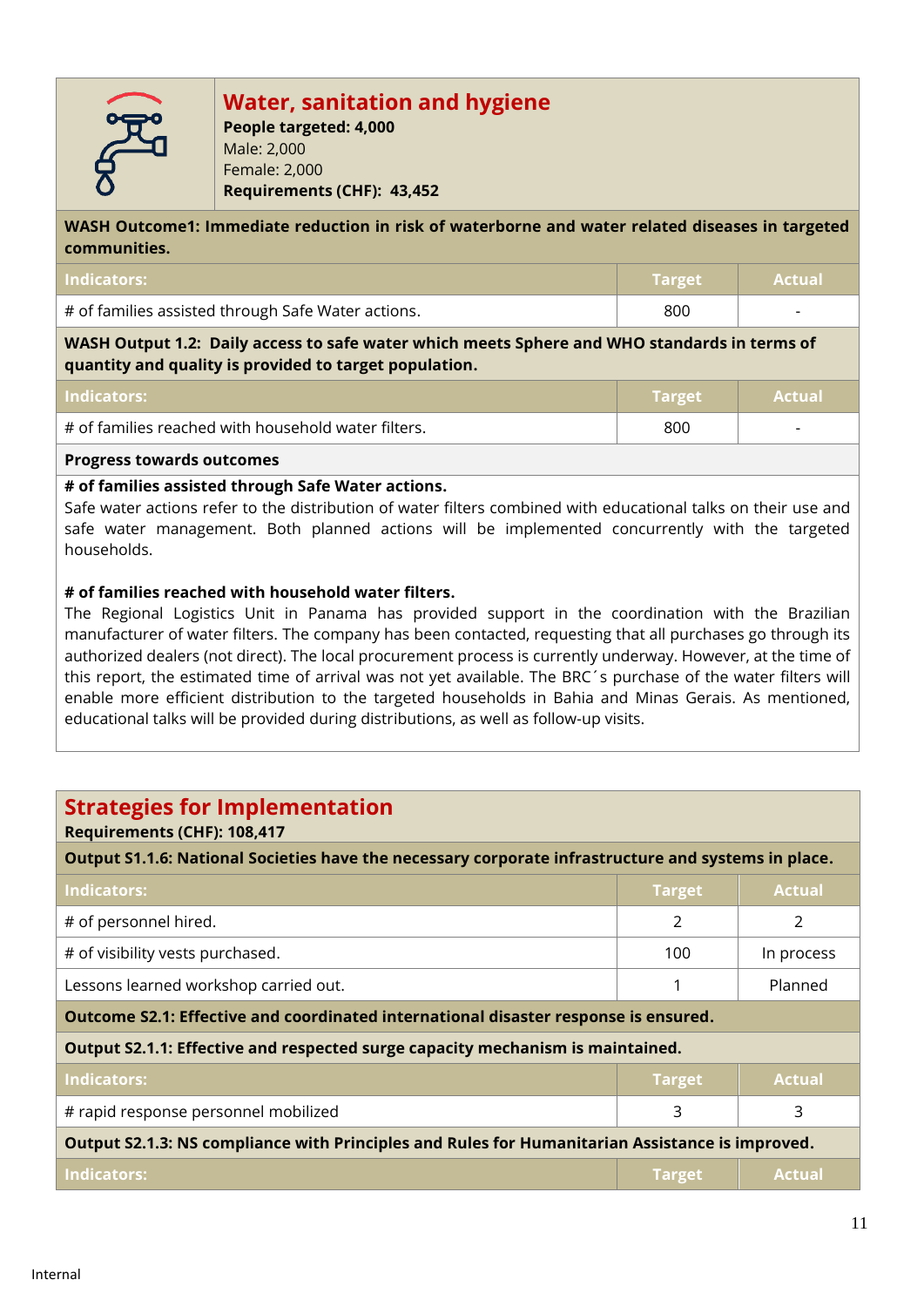| <b>Progress towards outcomes</b> |                          |     |  |
|----------------------------------|--------------------------|-----|--|
| <b>IFRC</b> operational support  | $\overline{\phantom{0}}$ | Yes |  |
| <b>IFRC Monitoring mission</b>   |                          |     |  |

#### **# of personnel hired.**

The National Society has a Financial Assistant who works directly for the operation from the headquarters in Rio de Janeiro- This assistant follows up on the purchase processes and prepares the financial statements for the operation. The CVB will hire an Operations Assistant for actions in the field during the last three months of the operation. With the expansion of the operation to Minas Gerais, this position will contribute to operational alignment between states.

#### **# of visibility vests purchased.**

Visibility equipment contributes to the protection of BRC volunteers and staff in the field. The National Society is in the process of purchasing 40 vests and 60 caps. These will be distributed to the branch-level volunteers engaged in this operation in both states. This amount will be increased so 100 vests and 100 caps for volunteers and staff can be purchased and distributed.

#### **Lessons learned workshop carried out.**

The lessons learned workshop is planned for the last week of the operation. Given the situation of the pandemic, this workshop is planned to be held online.

#### **# mobilization of rapid response personnel.**

To date, three people have been mobilized to the field through the IFRC's rapid response system (Surge). A first rotation was conducted for the Field Coordinator, who conducted rapid assessments and feasibility analysis to develop the cash transfer program. The second rotation of the Field Coordinator arrived in January and is working on implementing the activities planned in the action plan supporting directly from Bahia. Finally, the first rotation for a Logistics/Purchasing person arrived in January to work on a purchasing plan and support the National Society in the procurement process to start the operation.

#### **IFRC Monitoring mission & IFRC operational support**

Actions are underway for a technical monitoring mission from the country cluster delegation for the Andean countries and Brazil. It is expected that additional CCD staff (finance and PMER) could conduct one mission during this operation.

The CCD´s PMER and finance staff and the Regional Disaster Management Coordinator are supporting the National Society and rapid response personnel in the field with technical advice and accompaniment for the implementation of the operation. Weekly follow-up and coordination meetings are held.

### **Budget**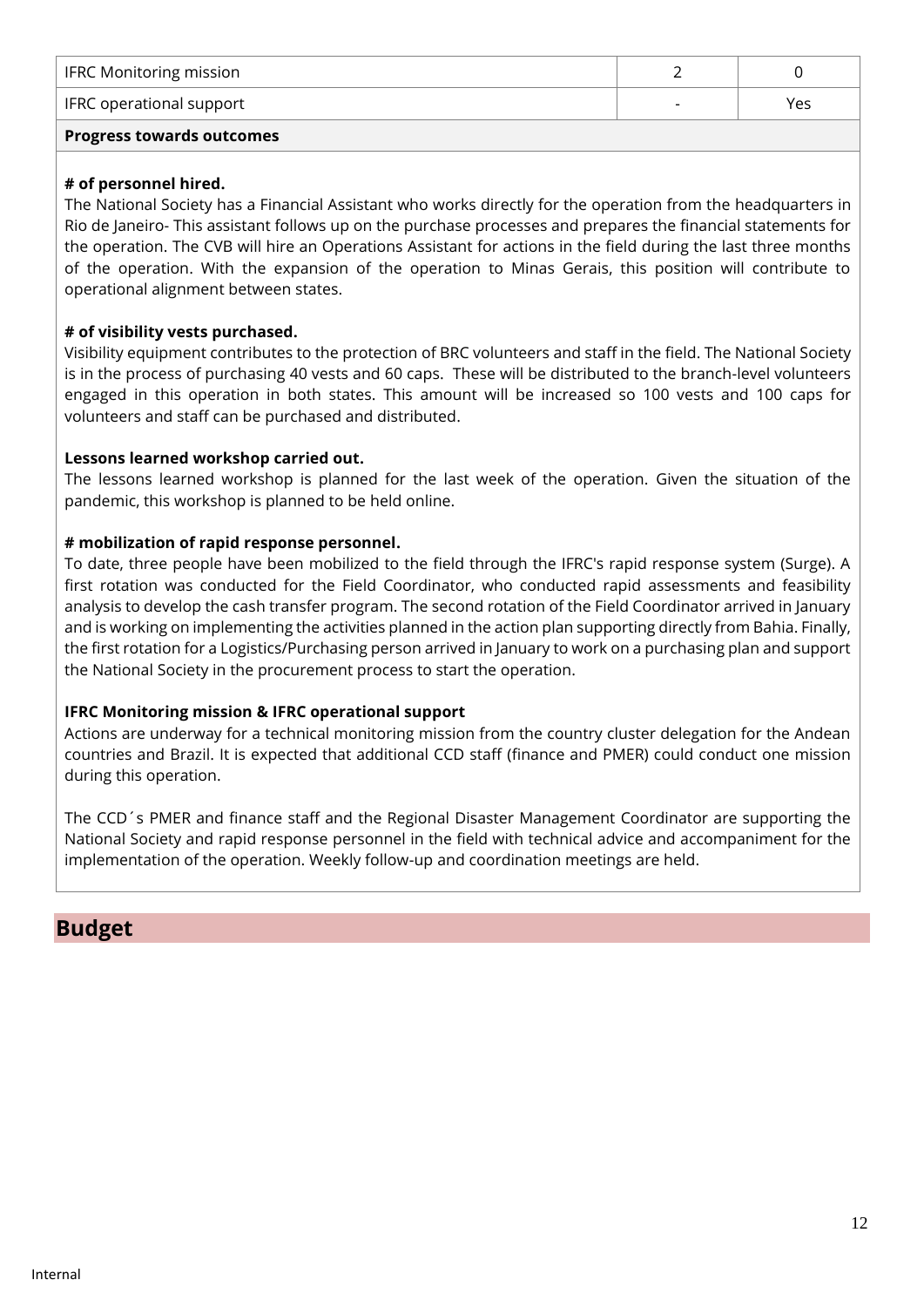<span id="page-12-0"></span>

| <b>DREF</b><br>emergency | For further information, specifically related to this operation please contact:                       |
|--------------------------|-------------------------------------------------------------------------------------------------------|
| plan<br>of               | In the Brazilian Red Cross:                                                                           |
| action                   | Julio Cals, President; presidencia@cvb.org.br                                                         |
|                          | Leonardo Ali, National Coordinator for Disaster Risk Management:<br>$\bullet$                         |
|                          | leonardo.ali@cvb.org.br                                                                               |
|                          | Thiago Quintaneiro: International Cooperation: thiago.quintaneiro@cvb.org.br                          |
|                          | In the IFRC Country Cluster Delegation for the Southern Cone and Brazil:                              |
|                          | Alexandre Claudon de Vernisy, Head of Country Cluster Delegation,                                     |
|                          | alexandre.claudon@ifrc.org                                                                            |
|                          | In the IFRC regional office for the Americas:                                                         |
|                          | • Roger Alonso, Head of the Disaster, Climate & Crisis: Prevention, Response and                      |
|                          | Recovery (DCCPRR) Department; roger.alonso@ifrc.org                                                   |
|                          | • Felipe Del Cid, Continental Operations Coordinator; felipe.delcid@ifrc.org                          |
|                          | • Susana Arroyo, Communications Manager for the Americas; susana.arroyo@ifrc.org                      |
|                          | Mauricio Bustamante, Regional Logistics Coordinator;                                                  |
|                          | mauricio.bustamente@ifrc.org                                                                          |
|                          | For Performance and Accountability (planning, monitoring, evaluation and reporting                    |
|                          | enquiries)                                                                                            |
|                          | Maria Larios, Planning, Evaluation, Monitoring and Reporting Manager; email:<br>maria.larios@ifrc.org |
|                          | In Geneva                                                                                             |
|                          | Eszter Matyeka, DREF Senior Officer; eszter.matyeka@ifrc.org                                          |
|                          | Antoine Belair, Senior Officer for Operations Coordination for the Disaster and<br>$\bullet$          |
|                          | Crisis (Prevention, Response and Recovery); antoine.belair@ifrc.org                                   |

## **How we work**

All IFRC assistance seeks to adhere to the **Code of Conduct** for the International Red Cross and Red Crescent Movement and Non-Governmental Organizations (NGO's) in Disaster Relief and the **Humanitarian Charter and Minimum Standards in Humanitarian Response (Sphere**) in delivering assistance to the most vulnerable. The IFRC's vision is to inspire**, encourage, facilitate and promote at all times all forms of humanitarian activities** by National Societies, with a view to **preventing and alleviating human suffering**, and thereby contributing to the maintenance and promotion of human dignity and peace in the world.